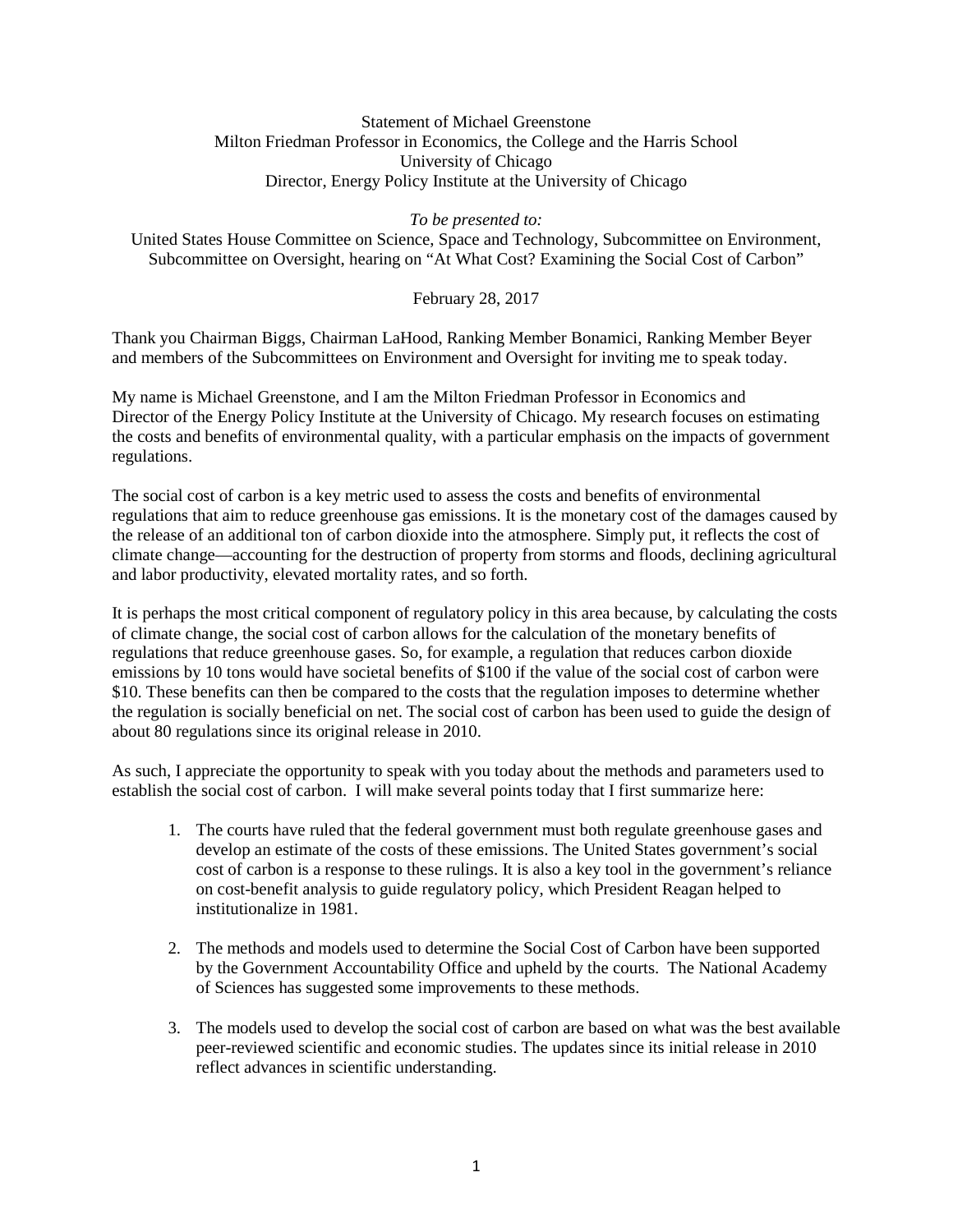- 4. The use of global damages reflects the character of the climate problem and is likely to be beneficial to the United States because it will motivate emissions cuts in other countries that benefit us. The case for using a discount rate higher than 3 percent to calculate the social cost of carbon is weak and indeed there are good reasons to choose a lower discount rate.
- 5. Ultimately, society needs to balance the costs to our economy of mitigating climate change today with the coming climate damages. Wishing that we did not face this trade-off will not make it go away. The social cost of carbon provides a scientifically and legally valid guidepost to help us responsibly meet this balance. Its credibility is underscored by the fact that it has been adopted by the governments of California, Illinois, Minnesota, Maine, New York, and Washington, as well as Canada and Mexico.

## **I. Background**

The social cost of carbon builds on a long tradition that has sought to bring transparency to the regulatory process. That tradition began in 1981 when President Ronald Reagan issued an executive order institutionalizing the idea that regulatory action should be implemented only in cases when "the potential benefits to society for the regulation outweigh the potential costs to society." It sounds obvious. But this idea of applying cost-benefit analyses in the regulatory arena fundamentally altered the way in which regulations were considered. Democratic and Republican leaders have since followed President Reagan's lead, ensuring that regulations pass the cost-benefit test.

Fast forward to 2007, when the Supreme Court ruled in Massachusetts vs. U.S. EPA<sup>[1](#page-1-0)</sup> that the U.S. Environmental Protection Agency (EPA) could not sidestep its authority to regulate the greenhouse gases that contribute to global climate change unless it could provide a scientific basis for its refusal. The EPA did the opposite, providing a scientific basis for action with the subsequent Endangerment Finding<sup>[2](#page-1-1)</sup>. The Endangerment Finding determined that greenhouse gases—including carbon dioxide and methane, among others—threaten the public health and welfare of current and future generations.

The courts mandated that the United States regulate greenhouse gases, and the laws of the land mandated that those regulations incorporate a cost-benefit analysis. The third part of this equation was solidified in 2008, when the 9th Circuit Court of Appeals ruled<sup>[3](#page-1-2)</sup> that the Department of Transportation needed to update its regulatory impact analysis for fuel economy rules with an estimate of the social cost of carbon. The court directed that, "while the record shows that there is a range of values, the value of carbon emissions reduction is certainly not zero."

So to review: The United States is required to regulate greenhouse gases, use a cost-benefit analysis within those regulations, and incorporate a social cost of carbon *greater than zero* into the cost-benefit analysis.

Under that landscape, the Department of Energy, the Department of Transportation and EPA began to incorporate a variety of individually developed estimates of the social cost of carbon into their regulatory analyses. These estimates were derived from academic literature and ranged from zero—which they were instructed by the court to no longer use—to \$159 per metric ton of carbon dioxide emitted.

### **II. The Development of the U.S. Government Social Cost of Carbon and its Validation**

<span id="page-1-1"></span>

<span id="page-1-0"></span><sup>&</sup>lt;sup>1</sup> Massachusetts v. Environmental Protection Agency, 549 U.S. 497 (2007).<br><sup>2</sup> Environmental Protection Agency, *Endangerment and Cause or Contribute Findings for Greenhouse Gases Under Section 202(a) of the Clean Air Act,* 

<span id="page-1-2"></span><sup>&</sup>lt;sup>3</sup> Center for Biological Diversity v. National Highway Traffic Safety Administration, 538 F. 3d 1172 (9<sup>th</sup> Cir. 2008)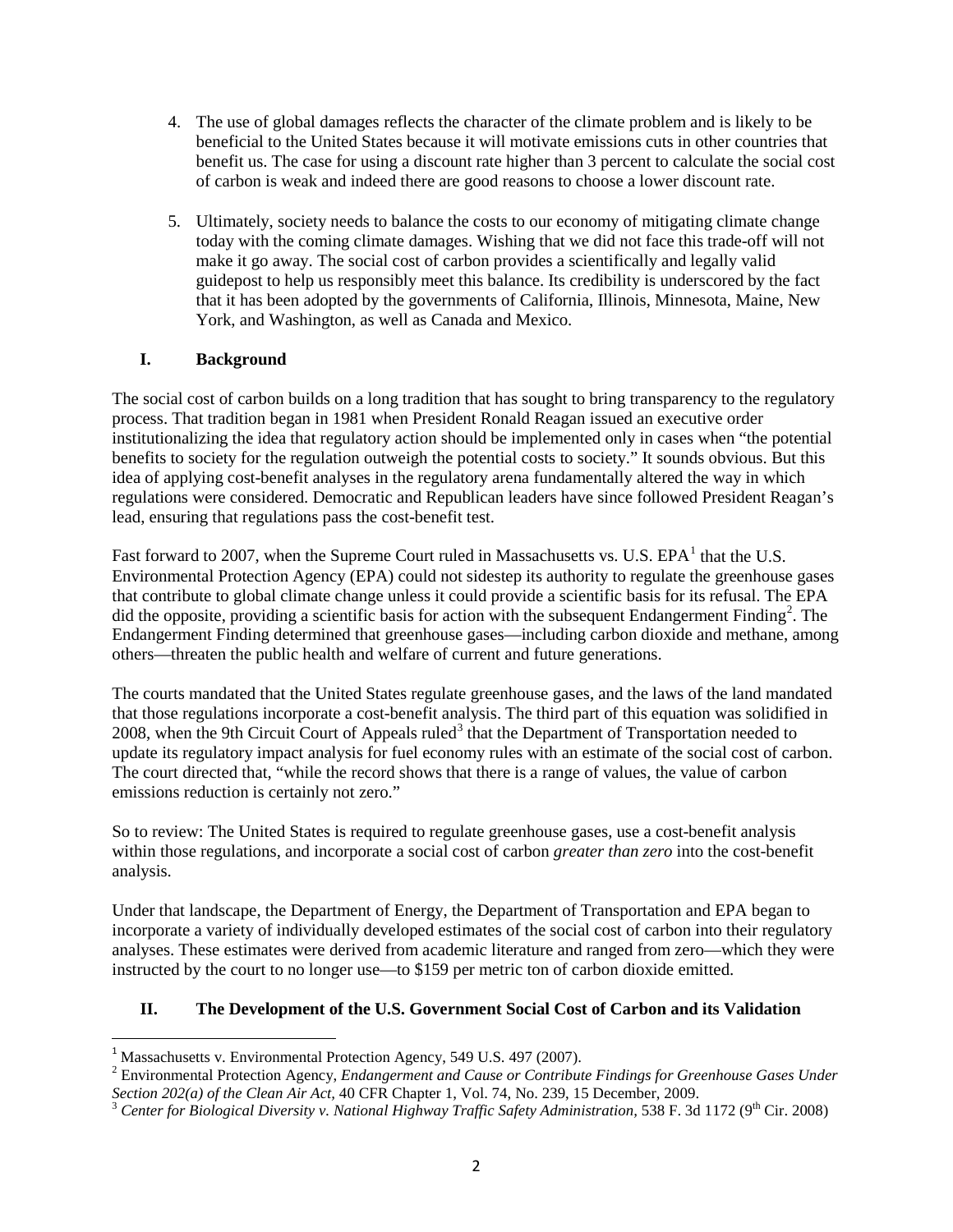To improve consistency in the government's use of the social cost of carbon, I, then the chief economist for President Obama's Council of Economic Advisors, along with Cass Sunstein, then the administrator of the White House Office of Information and Regulatory Affairs and now a professor at Harvard, assembled and co-led an interagency working group to determine one government-wide metric. The team consisted of the top economists, scientists and lawyers from four other offices in the Executive Office of the President and six federal agencies, including the EPA and the Departments of Agriculture, Commerce, Energy, Transportation and Treasury.

The process for developing the social cost of carbon took approximately a year and included an intense assessment of the best available peer-reviewed research, and significant debate and discussion amongst the team of climate scientists, economists, lawyers and other experts across the federal government. It also included a careful consideration of public comments on the interim values agencies had been using and an interim value determined by the interagency group. Ultimately, the interagency working group determined<sup>[4](#page-2-0)</sup> a central estimate of \$21 per metric ton. That estimate has since been revised to reflect scientific advances and is now about \$36.

Both the Government Accountability Office (GAO) and the courts have judged the approach used to determine the social cost of carbon to be valid. Specifically, last August a federal court of appeals rejected a legal challenge to the social cost of carbon by a trade association of refrigerator companies. The association contended that the government lacked the legal authority to consider the social cost of carbon and that its judgments were arbitrary. The court responded that it had no doubt that Congress intended to allow consideration of the social cost of carbon and that the government's judgments were reasonable.

Further, in a 2014 report<sup>[5](#page-2-1)</sup>, the GAO said that the working group's processes and methods for developing the estimates reflected three key principles that ensured its credibility as a valid approach. First, it used consensus-based decision-making. Second, it relied largely on existing academic literature and models, including technical assistance from outside resources. Third, it disclosed limitations and incorporated new information by considering public comments and revising the estimates as updated research became available.

I'd like to elaborate further on this third point regarding public comment and the need for revisions. Since 2008, agencies have published about 80 regulatory actions for public comment in the Federal Register that use social cost of carbon estimates. The agencies received many comments on the estimates through this process, and they were discussed and considered by the working group with each update.

In fact, when the working group originally convened, it did so in part to consider public comments on the interim values that agencies had used in several rules. The working group decided to revise the estimates for the first time in 2013 after agencies received a number of public comments encouraging revisions because the models used to develop the 2010 estimates had been subsequently updated.

Then, in November 2013, in response to calls for additional transparency, the Office of Management and Budget (OMB) published a specific request for public comments on the updated social cost of carbon estimate and the methodology used. This was considered a supplement to the comments already routinely received when agencies use the social cost of carbon in specific rulemakings. In response, OMB

<span id="page-2-0"></span><sup>4</sup> Interagency Working Group on Social Cost of Carbon, United States Government, *Technical Support Document: Social Cost of Carbon for Regulatory Impact Analysis Under Executive Order 12866,* February 2010. <sup>5</sup> United States Government Accountability Office, *Development of Social Cost of Carbon Estimates,* Regulatory

<span id="page-2-1"></span>Impact Analysis, GAO-14-663, July 2014.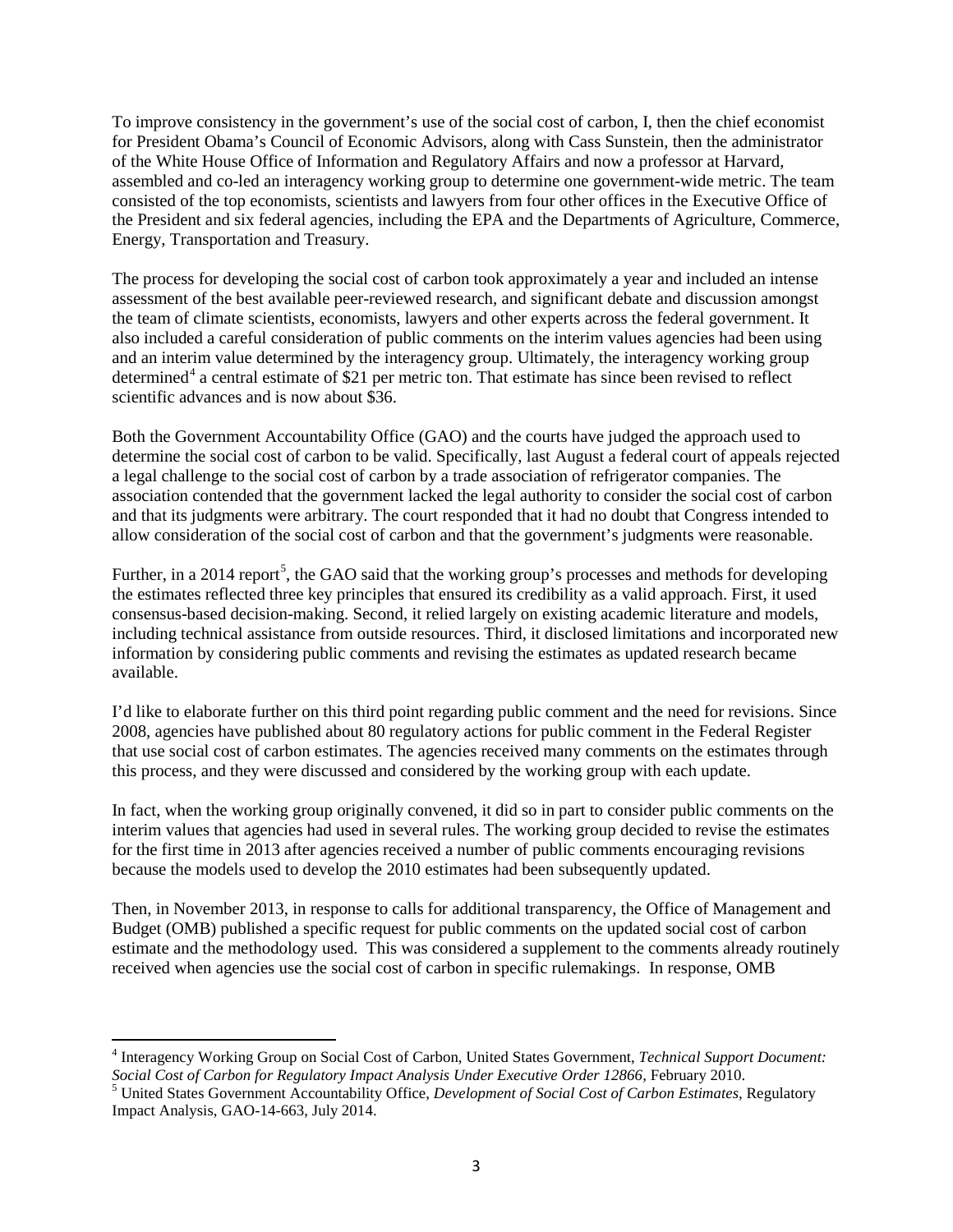received<sup>[6](#page-3-0)</sup> about 150 substantive comments, as well as about 39,000 form letters that expressed support for the efforts to establish one government-wide metric. OMB subsequently published a detailed summary and formal response to the many thoughtful comments and, in 2015, issued an updated social cost of carbon estimate.

The need to update the social cost of carbon was driven in part by the comments received. But, it was also acknowledged as a necessity by the working group from the start. The Technical Support Document clearly states:

"It is important to emphasize that the interagency process is committed to updating these estimates as the science and economic understanding of climate change and its impacts on society improves over time. Specifically, we have set a preliminary goal of revisiting the social cost of carbon values within two years or at such time as substantially updated models become available, and to continue to support research in this area. In the meantime, we will continue to explore the issues raised in this document and consider public comments as part of the ongoing interagency process."

The working group has adhered to this founding commitment. In keeping up with the latest available science and economics, the social cost of carbon has increased as the peer review literature on climate change has advanced to uncover increases in the expected costs associated with climate change. Whether future research will lead to upward or downward adjustments, or will indicate no change, sound regulatory policy demands that the social cost of carbon reflect any advances in understanding.

Finally, governments around the world have recognized the credibility of the United States government's social cost of carbon. For example, it has been adopted by the governments of California, Illinois, Minnesota, Maine, New York, and Washington, as well as Canada and Mexico.

# **III. Future Revisions and the National Academies of Sciences**

To ensure that the next social cost of carbon update keeps up with the latest available science and economics, in 2015 OMB directed the National Academies of Sciences (NAS) to help in providing advice on the pros and cons of potential approaches to future updates, informed by on-going public comments and the peer-reviewed literature.

The NAS released its recommendations<sup>[7](#page-3-1)</sup> last month after a comprehensive assessment, for which I served as a reviewer. I also testified before the NAS on ways to improve the calculation of climate damages by taking advantage of new research and data. Recognizing that our social and economic understanding of the impacts of climate change have advanced greatly since the original social cost of carbon was released seven years ago, the NAS report identifies important ways to take advantage of those improvements in our understanding. It does so by providing a new framework that would strengthen the scientific basis, provide greater transparency, and improve characterization of the uncertainties of the estimates.

As a blueprint for the future, the report makes a number of recommendations aimed at helping the process "draw more readily on expertise from the wide range of scientific disciplines relevant to estimation." Importantly, this is work my colleagues and I are currently leading as part of an interdisciplinary, interorganizational effort to calculate hyper-localized climate damages throughout the United States and globally, an effort that would provide further depth to future estimates of the social cost of carbon.

<span id="page-3-0"></span> $6$  Shelanski, Howard and Maurice Obstfeld, "Estimating the Benefits from Carbon Dioxide Emissions Reductions,"<br>The White House of President Barack Obama, Archives, 2 July 2015.

<span id="page-3-1"></span><sup>&</sup>lt;sup>7</sup> National Academies of Sciences, Engineering, and Medicine, *Valuing Climate Damages: Updating Estimation of the Social Cost of Carbon Dioxide,* 2017.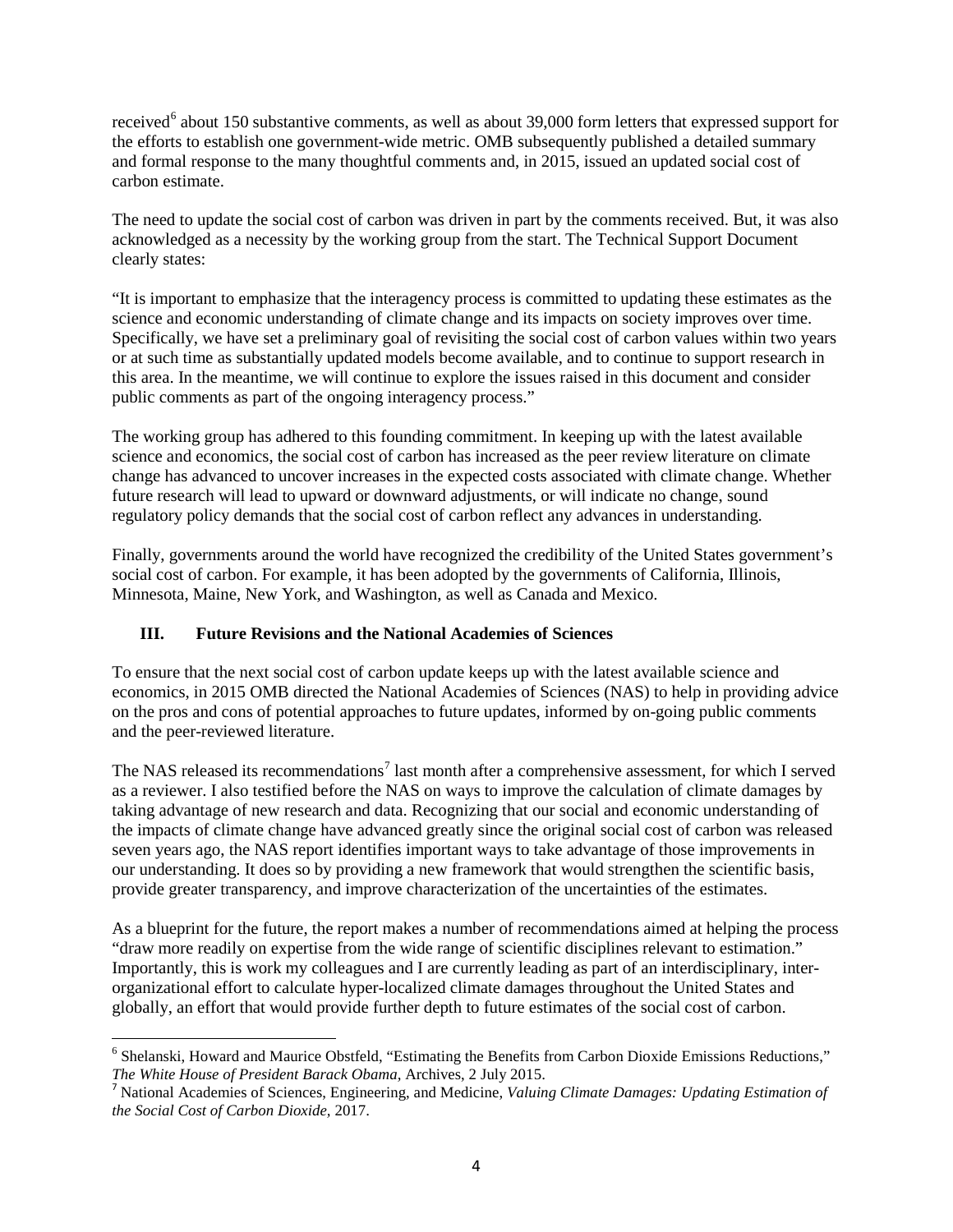### **IV. Discount Rates and Global Damages**

Before concluding my testimony today, I would like to address two common critiques of the social cost of carbon.

The first is that the discount rates used in the estimate are too low. Before assessing this directly, let me step back and explain why the discount rate is used.

Because  $CO<sub>2</sub>$  remains in the atmosphere on a timescale measured in centuries, the damages from the carbon we release today will occur over many, many decades. The discount rate allows us to translate those future damages into their present value. Put simply, using a discount rate helps us determine today's value of future environmental damages.

To provide a range of values for the social cost of carbon, the interagency working group chose to use three different discount rates—2.5 percent, 3 percent, and 5 percent per year, with the value associated with the 3 percent discount rate serving as the central value.

The use of discount rates is an appealing alternative to ad hoc decisions to only allow damages from particular years, such as only counting damages projected to occur this century. Their quantitative importance is seen when one recognizes that \$100 of damages 100 years from now has a present value of \$8.46, \$5.20, and \$0.76 when discounted at 2.5 percent, 3 percent, and 5 percent, respectively.

Of course, these are three potential discount rates, but when one opens the newspaper it is evident that there are many interest rates that could potentially be chosen. After all, the long run average nominal yield on junk bonds is 9.23 percent<sup>[8](#page-4-0)</sup>, and it is 6.17 percent on German 10-year bonds<sup>[9](#page-4-1)</sup>.

Which is the right discount rate for regulations that reduce carbon emissions? If we choose a discount rate that is too low, then we will pay too much today for mitigation efforts. If we choose a discount rate that is too high, then we will impose higher costs on our children and grandchildren than we intend.

The answer from economics is straightforward—we are best off if we use an interest rate from an investment that matches the structure of payoffs that climate mitigation provides. Thus, if the payoffs tend to appear predictably, like they do for holding a diversified portfolio of stocks, then we would want to use something like the average return for the stock market of  $5.\overline{3}$  percent<sup>[10](#page-4-2)</sup>. However, if the payoffs tend to appear in lean years when the economy is not growing or is even contracting, like they do for holding gold, then we would want to use a lower discount rate, likely below 3 percent.

It is worth expanding on why a low discount rate is sensible when dealing with climate damages. To give an example, consider gold. Why would anyone hold gold as an investment when its average return over the last  $\overline{48}$  years is just 3.3 percent<sup>[11](#page-4-3)</sup>? The answer is that investments like the stock market that pay off in relatively fat years are worth less than investments that pay off when times are tough. This is because additional income is relatively less valuable when the economy is growing. In contrast, people are willing

<span id="page-4-2"></span>[http://www.econ.yale.edu/~shiller/data.htm](http://www.econ.yale.edu/%7Eshiller/data.htm)

<span id="page-4-0"></span><sup>&</sup>lt;sup>8</sup> 20 year average of Bank of America Merrill Lynch US High Yield Effective Yields from 1997 to 2017, retrieved

<span id="page-4-1"></span>from FRED, Federal Reserve Bank of St. Louis.<br><sup>9</sup> 50 year average yield from 1965 to 2015 retrieved from FRED, Federal Reserve Bank of St. Louis.<br><sup>10</sup> Real average annual return of S&P 500 with dividends, 1963-2012. Data f

<span id="page-4-3"></span><sup>&</sup>lt;sup>11</sup> Real average annual return (CAGR), 1968-2016. Gold price data retrieved from FRED, Federal Reserve Bank of St. Louis.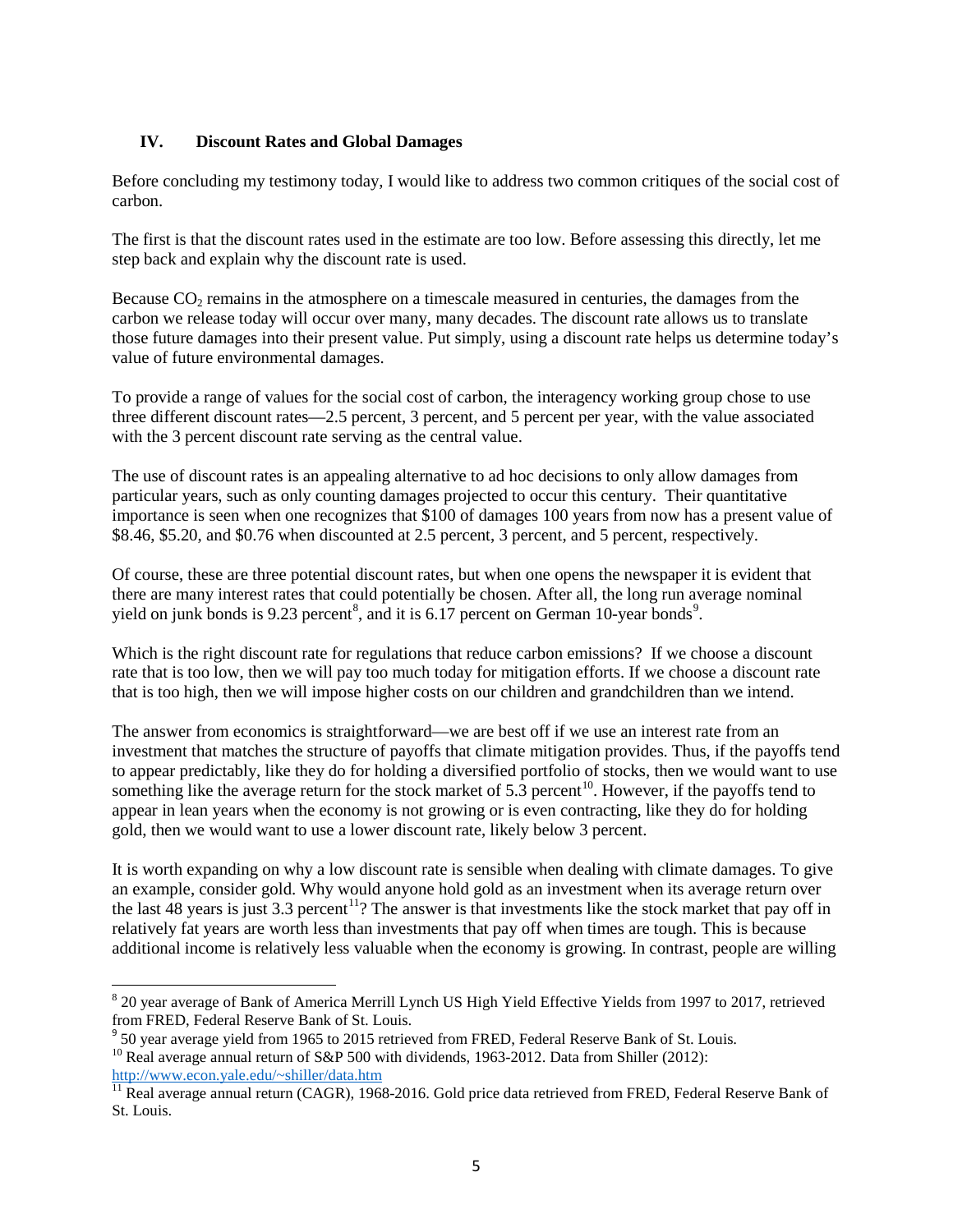to hold gold exactly because it is like insurance in that it does well in tough times. Additional income is more valuable when the economy isn't doing well. In other words, society's dislike of risk means that people are willing to pay a lot to protect themselves against it, and this high degree of dislike manifests itself with the very low rates of return on gold. This is a message that financial markets deliver very clearly.

A recent example comes from the Great Recession. The stock market declined by 53 percent<sup>[12](#page-5-0)</sup>, while gold increased by  $14$  percent<sup>13</sup>: gold outperformed the stock market by 67 percent. Thus, during this period of global distress, gold played the role of insurance for those investors and households who wisely hedged their exposure to major risk.

Reflecting on this example, the appropriate discount rate comes down to a judgment about whether climate change involves a substantial risk of being disruptive in a way that a significant recession or even war might be. When one considers the possibility of large temperature changes for given increases in emissions (e.g., due to higher than expected equilibrium climate sensitivity), great sea level rise in relatively short periods of time, the possibility of physical "tipping points", or human responses to these changes that include mass migration, then the case for a low discount rate appears strong. The case for using a low discount rate to determine the social cost of carbon is in many respects similar to the case for purchasing life, fire, and other insurance policies that protect against major disruptive events.

In addition to this conceptual reason to prefer low discount rates, the decline in global interest rates since the mid-1980s provide another one. The 3 percent discount rate that has been a cornerstone of regulatory analysis since 2003 draws its justification from the fact that it was roughly equal to the real rate of return on long-term government debt at that time. However, this is no longer true. For example, there has been a secular decline in the real interest rate on the 10-year Treasury note, dating back to the mid-1980s. According to a recent Council of Economic Advisors report, forecasts from the Congressional Budget Office and the Blue Chip consensus imply that the real 10-year Treasury yield is now expected to be below 2 percent.<sup>[14](#page-5-2)</sup> The broader point is that global interest rates have declined since the social cost of carbon was set and, even setting aside the risk characteristics of payoffs from climate mitigation investments, there is a solid case that the discount rates currently used to calculate the social cost of carbon may be too high.

A second criticism of the social cost of carbon is that it measures global, rather than domestic, costs from carbon emissions. The argument goes that the task of the United States government is to improve the well-being of its citizens, and that accounting for benefits in other countries is inconsistent with that goal. The logical conclusion of this argument is that the social cost of carbon should only reflect damages that are projected to occur in the United States. However, this argument ignores the basic nature of the climate challenge, as well as the powerful political economy dynamics of the required solutions.

First, climate change is fundamentally a global, rather than domestic, phenomenon. Any country's domestic carbon emissions impose a global externality. Those emissions enter the earth's atmosphere and contribute to warming that affects the entire planet, with associated damages that vary both geographically and over time. It is undoubtedly true that challenges such as toxic spills in a U.S. river create a more straightforward calculus—the entity that imposes harm and the entity that benefits from

<span id="page-5-0"></span><sup>&</sup>lt;sup>12</sup> S&P 500 (TR), % change from start of recession (December 2007) to lowest point (3/9/2009). (S&P Dow Jones Indices)<br><sup>13</sup> Dow Jones Commodity Index (Gold) (TR), % change over same time period. (S&P Dow Jones Indices)

<span id="page-5-1"></span>

<span id="page-5-2"></span><sup>&</sup>lt;sup>14</sup> Council of Economic Advisers, *Discounting for Public Policy: Theory and Recent Evidence on the Merits of Updating the Discount Rate*, 2017.